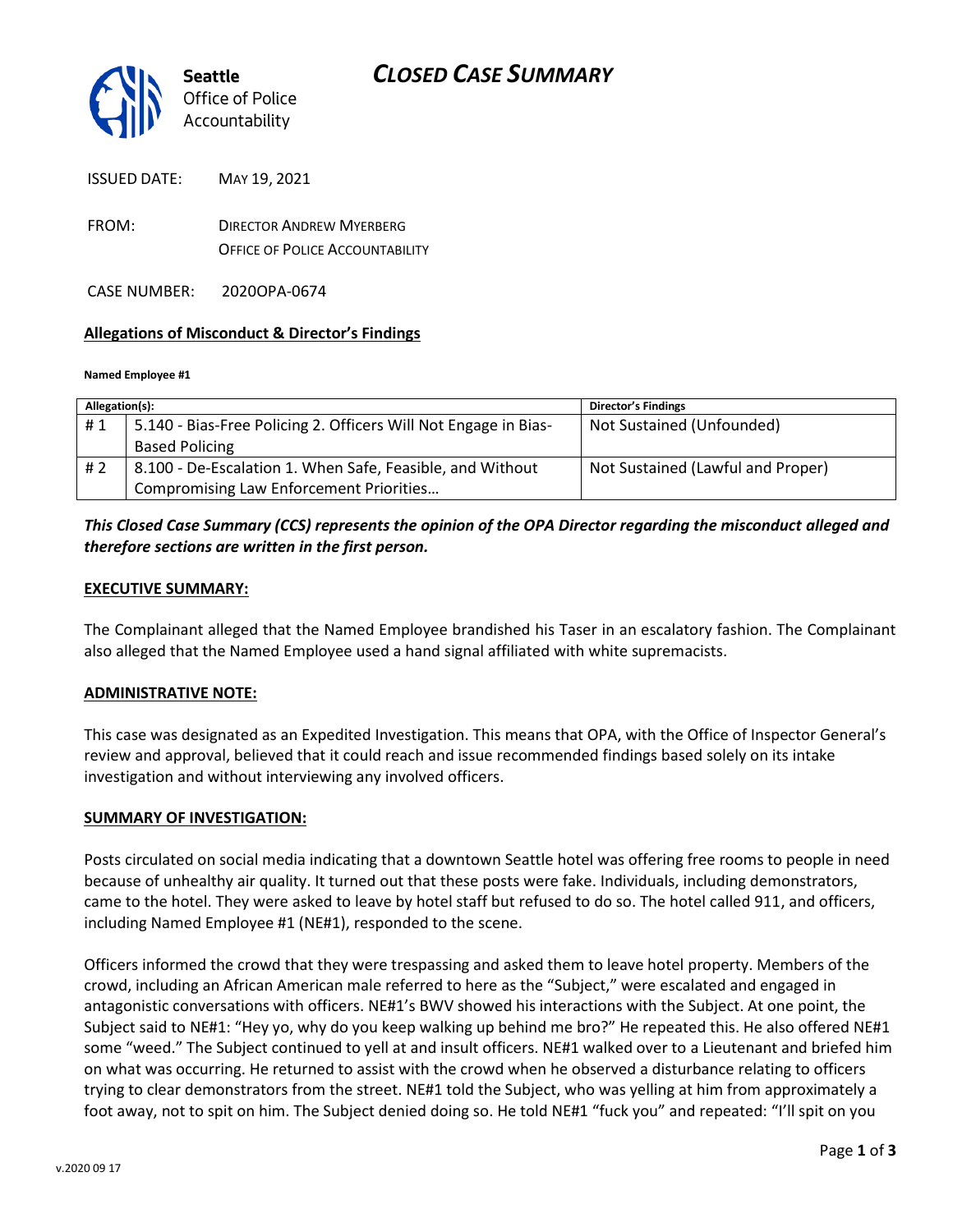

**Seattle** *Office of Police Accountability*

# *CLOSED CASE SUMMARY*

OPA CASE NUMBER: 2020OPA-0674

with my dick." A Lieutenant also interacted with the Subject, and their conversation appeared to grow argumentative. At one point, the Lieutenant directed the Subject not to assault officers. NE#1 walked in between the Subject and the Lieutenant. He held out his hand and told the Subject not to come towards him. The Subject told NE#1 not to touch him.

The Subject then stated: "We can get busy, bro. I'll take my backpack off and we can get busy." He took his backpack off and handed it to another individual. NE#1 took his Taser out. The Subject said: "I don't care about that Taser." He handed his phone to another individual. NE#1 sparked the Taser and told the Subject that, if he attacked officers, he would be tased. The Subject told NE#1 to tase him. The Subject called the officers "bitches" and told them to "fuck" themselves. He further told male and female officers to "suck" his "dick."

NE#1 remained in that location with other officers while demonstrators continued to yell at and insult them. At one point, a demonstrator said to NE#1: "Watch how you pull that taser, you gonna be in the OPA next." The demonstrator further referenced the name of an officer who was wrongfully accused of misconduct earlier in the summer and who subsequently went viral on social media. NE#1 responded by using the "okay" hand sign. Another demonstrator immediately alleged that NE#1 was making a white supremacist hand signal.

Someone later initiated an OPA complaint. This Complainant alleged that NE#1 engaged in unnecessary escalation when he brandished his Taser. The Complainant also asserted that NE#1 engaged in biased policing based on his hand signal. This investigation ensued. As part of the investigation, OPA reviewed incident reports and watched BWV and third-party video. OPA communicated with the Complainant over email and determined that he was not a direct witness to this incident and that he filed this complaint after watching the video.

## **ANALYSIS AND CONCLUSIONS:**

## **Named Employee #1 - Allegation #1** *5.140 - Bias-Free Policing 2. Officers Will Not Engage in Bias-Based Policing*

SPD policy prohibits biased policing, which it defines as "the different treatment of any person by officers motivated by any characteristic of protected classes under state, federal, and local laws as well other discernible personal characteristics of an individual." (SPD Policy 5.140.) This includes different treatment based on the race of the subject. (*See id*.)

OPA recognizes that the "okay" hand signal was coopted by the alt-right and white supremacists around 2016. However, this does not mean that every usage of the hand signal conclusively establishes bias or expresses an affiliation with these groups. Ultimately, context is important.

Here, a demonstrator told NE#1 that he was going to go to OPA and referenced an officer who went viral because he was wrongfully alleged to have pepper sprayed a child. NE#1 immediately responded by using the okay sign. As such, NE#1's use of the "okay" sign was clearly in direct response to the demonstrator's statement. Had, for example, NE#1 used the "okay" sign in response to people chanting "Black Lives Matter," OPA may have reached a different decision. Again, context matters. Ultimately, there is no evidentiary support for the assertion that NE#1 intended to suggest his affiliation with white supremacists or that he engaged in biased policing during this incident.